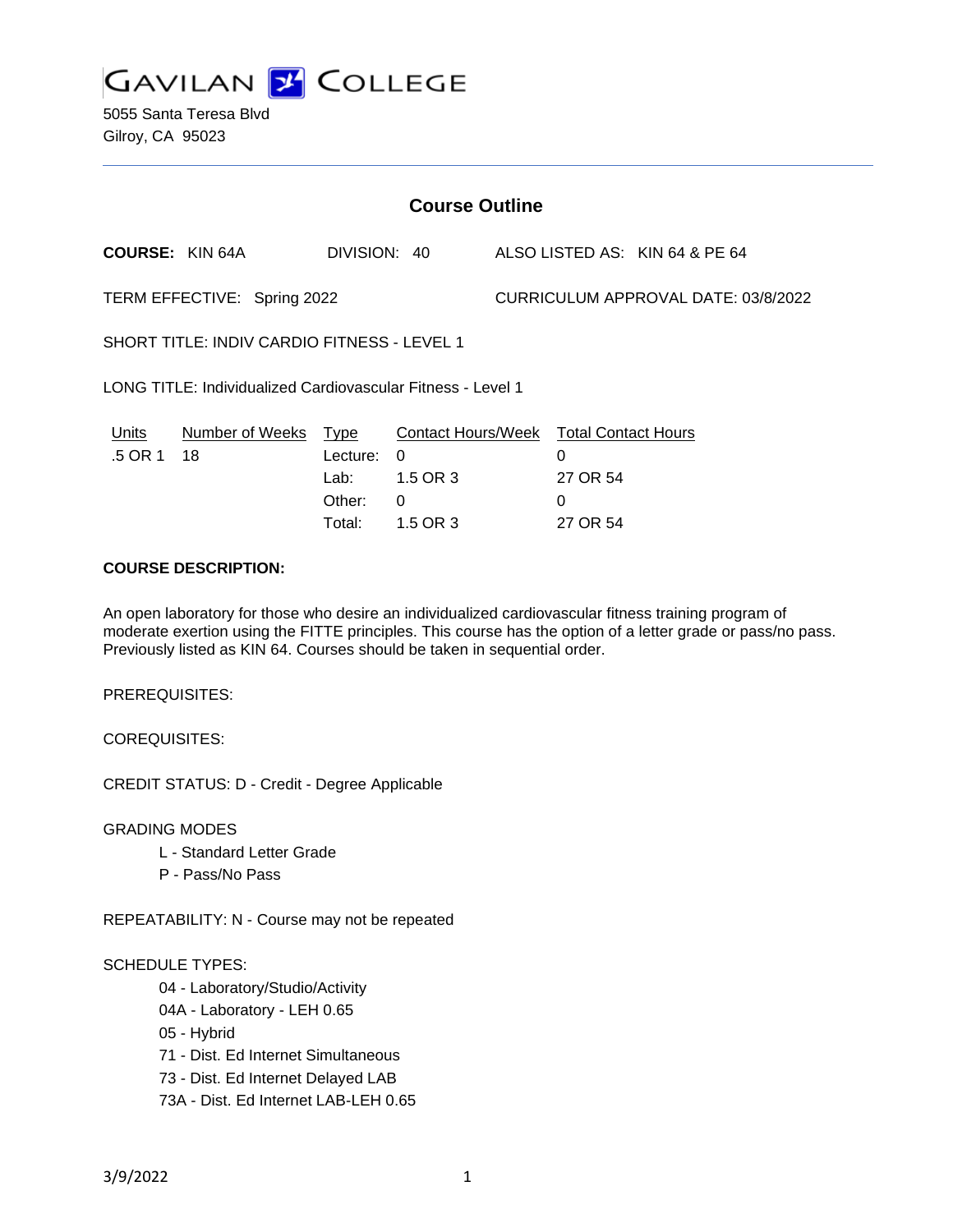## **STUDENT LEARNING OUTCOMES:**

By the end of this course, a student should:

1. Participate in a cardiovascular fitness program that applies the FITTE principle and utilizes one's THR to monitor exertion levels of a beginner's intensity level.

2. Describe the value of cardiovascular exercise as a lifelong activity.

# **COURSE OBJECTIVES:**

By the end of this course, a student should:

1. Participate in a cardiovascular fitness program that applies the FITTE principle and utilizes their appropriate THR to monitor their exertion level. Describe the health benefits of exercise.

2. Participate in cardiovascular workouts, utilizing their THR to monitor their exertion. They will calculate their THR using the Karvonen formula. They will demonstrate how to correctly use the Lifecycle and treadmill.

3. Demonstrate at least five (5) stretches beneficial for cardiovascular fitness warm-up/cool-down. They will describe the benefits of stretching both before and after exercise. They will explain the FITTE principles. They will participate in assigned workouts.

## **CONTENT, STUDENT PERFORMANCE OBJECTIVES, OUT-OF-CLASS ASSIGNMENTS**

Curriculum Approval Date: 03/8/2022

1.5 - 3 Hours: Course orientation, including grading and the procedures for use of the open lab.

4.5 - 9 Hours: Continue orientations as

needed. Discuss the importance of stretching as a warm-up and cool-down. Explain the benefits of stretching both before and after exercising and demonstrate a variety of stretches. Could utilize pre-testing to determine student's cardiovascular fitness level. Introduce FITTE principles: Frequency, Intensity, Time, Type of Equipment, and Enjoyment. Introduce and practice cardiovascular workouts which include a warmup phase/activities/ and a cool-down phase.

6 - 12 Hours: Continue cardiovascular

workouts which include a warm-up/activity/and cool-down phase. Provide workouts which contain a warmup - walking and stretching for 5 - 10 minutes; a conditioning phase - walking at a pace that

gives a light to moderate exertion (35% - 55% of THR) for 15 - 25 minutes; and cool-down - walking and stretching for 5 - 10 minutes. Provide information on calculating one's THR (Target Heart Rate)

using the Karvonen formula. Presentation on how to use the Lifecycle and treadmill.

13.5 - 28 Hours: Continue cardiovascular workouts which contain a

warm-up/activity/and cool-down utilizing the FITTE principles. Workouts can be performed on the track, Lifecycle, and/or treadmill. Continue to monitor one's exertion level utilizing THR.

Discussion on the health benefits of cardiovascular fitness. Could utilize post-testing to determine improvement.

SPO: Students will participate in a cardiovascular fitness program that applies the

FITTE principles and utilizes their THR to monitor their exertion level. They will describe the health benefits of exercise.

2 Hours: Written final.

## **METHODS OF INSTRUCTION:**

demonstration, small groups, discussion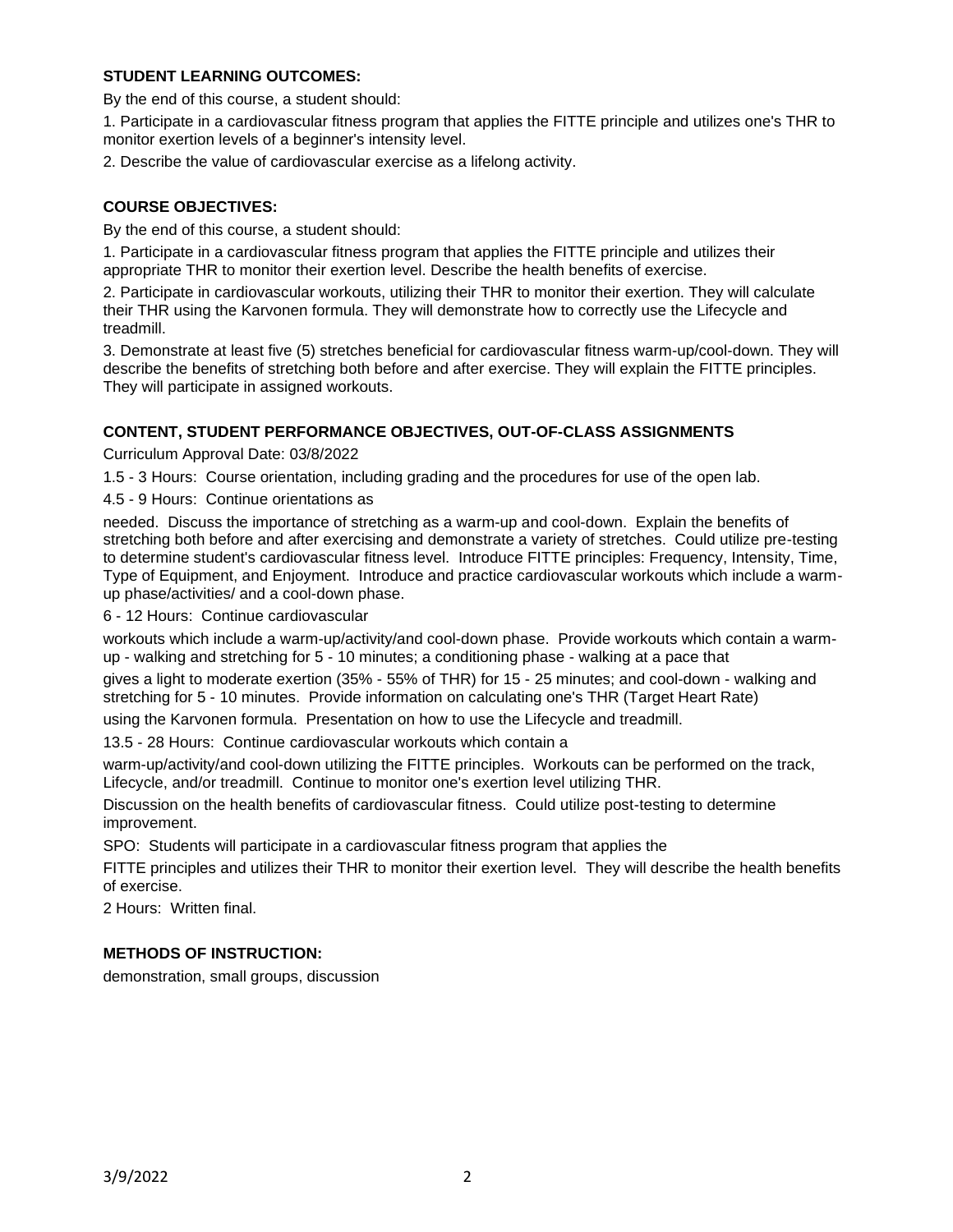## **METHODS OF EVALUATION:**

Skill demonstrations Evaluation Percent 20 Evaluation Description 20% - 30% Performance exams

Objective examinations Evaluation Percent 10 Evaluation Description 10% - 20% Short answer

Other methods of evaluation Evaluation Percent 70 Evaluation Description 50% - 80% Requires student participation

#### **REPRESENTATIVE TEXTBOOKS:**

No textbook required.